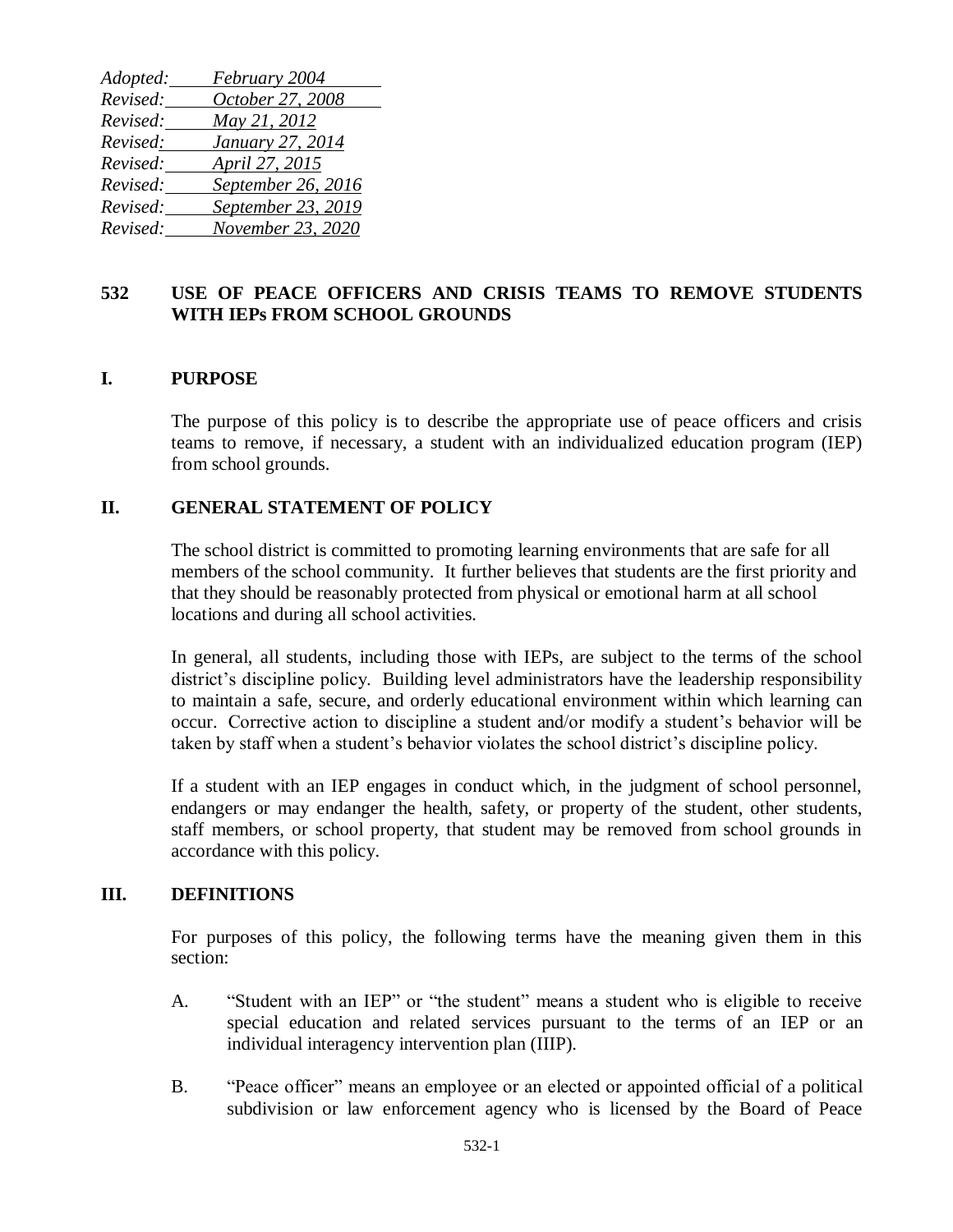Officer Standards and Training, charged with the prevention and detection of crime and the enforcement of general criminal laws of the state and who has the full power of arrest. The term "peace officer" includes a person who serves as a sheriff, a deputy sheriff, a police officer, or a state patrol trooper.

- C. "Police liaison officer" is a peace officer who, pursuant to an agreement between the school district and a political subdivision or law enforcement agency, is assigned to a school building for all or a portion of the school day to provide law enforcement assistance and support to the building administration and to promote school safety, security, and positive relationships with students.
- D. "Crisis team" means a group of persons, which may include teachers and nonteaching school personnel, selected by the building administrator in each school building who have received crisis intervention training and are responsible for becoming actively involved with resolving crises. The building administrator or designee shall serve as the leader of the crisis team.
- E. The phrase "remove the student from school grounds" is the act of securing the person of a student with an IEP and escorting that student from the school building or school activity at which the student with an IEP is located.
- F. "Emergency" means a situation in which immediate intervention is necessary to protect a student or other individual from physical injury.
- G. All other terms and phrases used in this policy shall be defined in accordance with applicable state and federal law or ordinary and customary usage.

# **IV. REMOVAL OF STUDENTS WITH IEPs FROM SCHOOL GROUNDS**

## A. Removal By Crisis Team

If the behavior of a student with an IEP escalates to the point where the student's behavior endangers or may endanger the health, safety, or property of the student, other students, staff members, or school property, the school building's crisis team may be summoned. The crisis team may attempt to de-escalate the student's behavior by means including, but not limited to, those described in the student's IEP and/or behavior intervention plan. When such measures fail, or when the crisis team determines that the student's behavior continues to endanger or may endanger the health, safety, or property of the student, other students, staff members, or school property, the crisis team may remove the student from school grounds.

If the student's behavior cannot be safely managed, school personnel may immediately request assistance from the police liaison officer or a peace officer.

### B. Removal by Police Liaison Officer or Peace Officer

If a student with an IEP engages in conduct which endangers or may endanger the health, safety, or property of the student, other students, staff members, or school property, the school building's crisis team, building administrator, or the building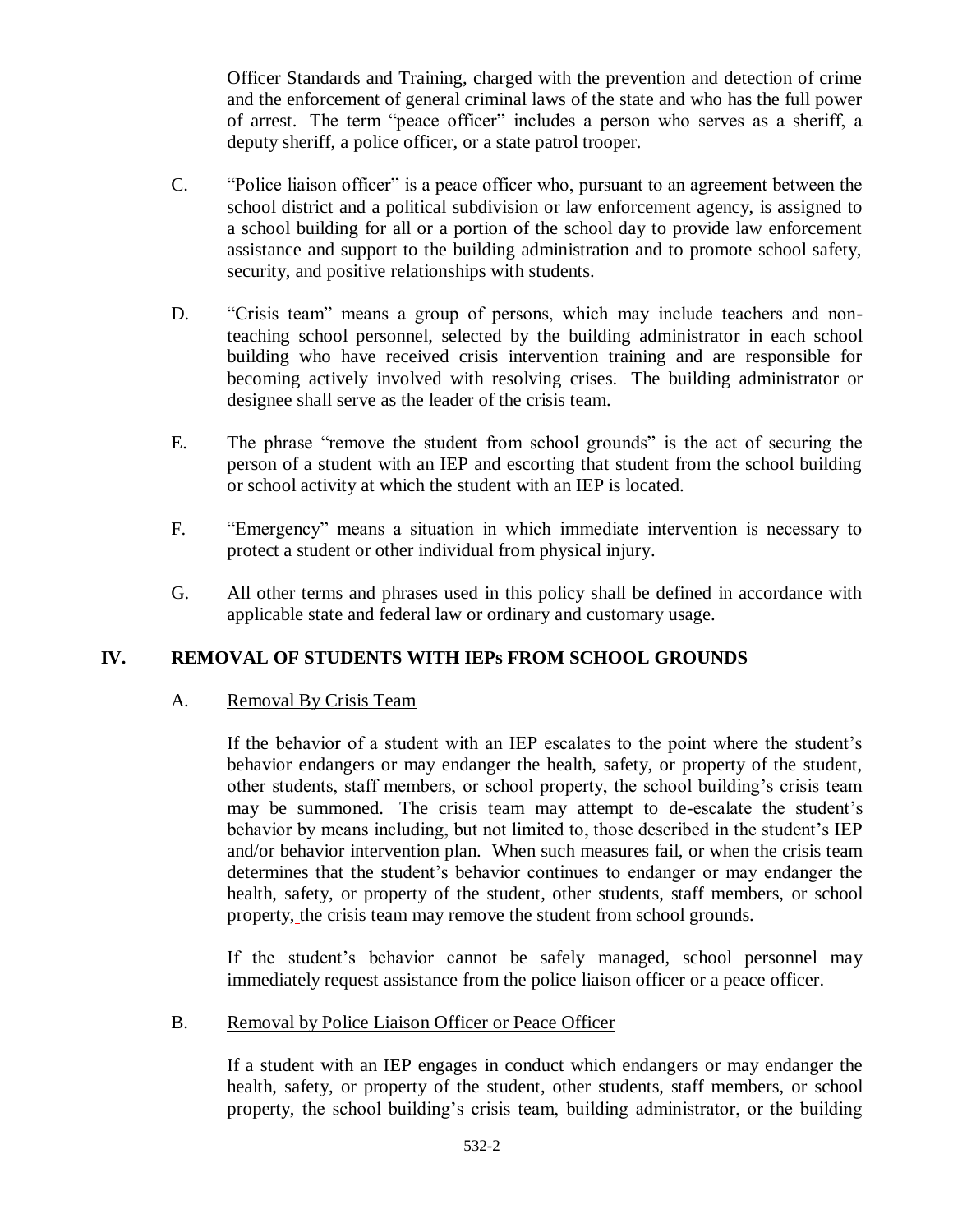administrator's designee, may request that the police liaison officer or a peace officer remove the student from school grounds.

If a student with an IEP is restrained or removed from a classroom, school building, or school grounds by a peace officer at the request of a school administrator or school staff person during the school day twice in a 30-day period, the student's IEP team must meet to determine if the student's IEP is adequate or if additional evaluation is needed.

Whether or not a student with an IEP engages in conduct which endangers or may endanger the health, safety, or property of the student, other students, staff members, or school property, school district personnel may report a crime committed by a student with an IEP to appropriate authorities. If the school district reports a crime committed by a student with an IEP, school personnel shall transmit copies of the special education and disciplinary records of the student for consideration by appropriate authorities to whom it reports the crime, to the extent that the transmission is permitted by the Family Education Rights and Privacy Act (FERPA), the Minnesota Government Data Practices Act, and school district's policy, Protection and Privacy of Pupil Records.

The fact that a student with an IEP is covered by special education law does not prevent state law enforcement and judicial authorities from exercising their responsibilities with regard to the application of federal and state law to crimes committed by a student with an IEP.

#### C. Reasonable Force Permitted

In removing a student with an IEP from school grounds, a building administrator, other crisis team members, or the police liaison officer or other agents of the school district, whether or not members of a crisis team, may use reasonable force when it is necessary under the circumstances to correct or restrain a student or prevent bodily harm or death to another.

In removing a student with an IEP from school grounds, police liaison officers and school district personnel are further prohibited from engaging in the following conduct:

- 1. Corporal punishment prohibited by Minn. Stat. §121A.58;
- 2. Requiring a child to assume and maintain a specified physical position, activity, or posture that induces physical pain;
- 3. Totally or partially restricting a child's senses as punishment;
- 4. Denying or restricting a child access to equipment and devices such as walkers, wheel chairs, hearing aids, and communication boards that facilitate the child's functioning except when temporarily removing the equipment or device is needed to prevent injury to the child or others or serious damage to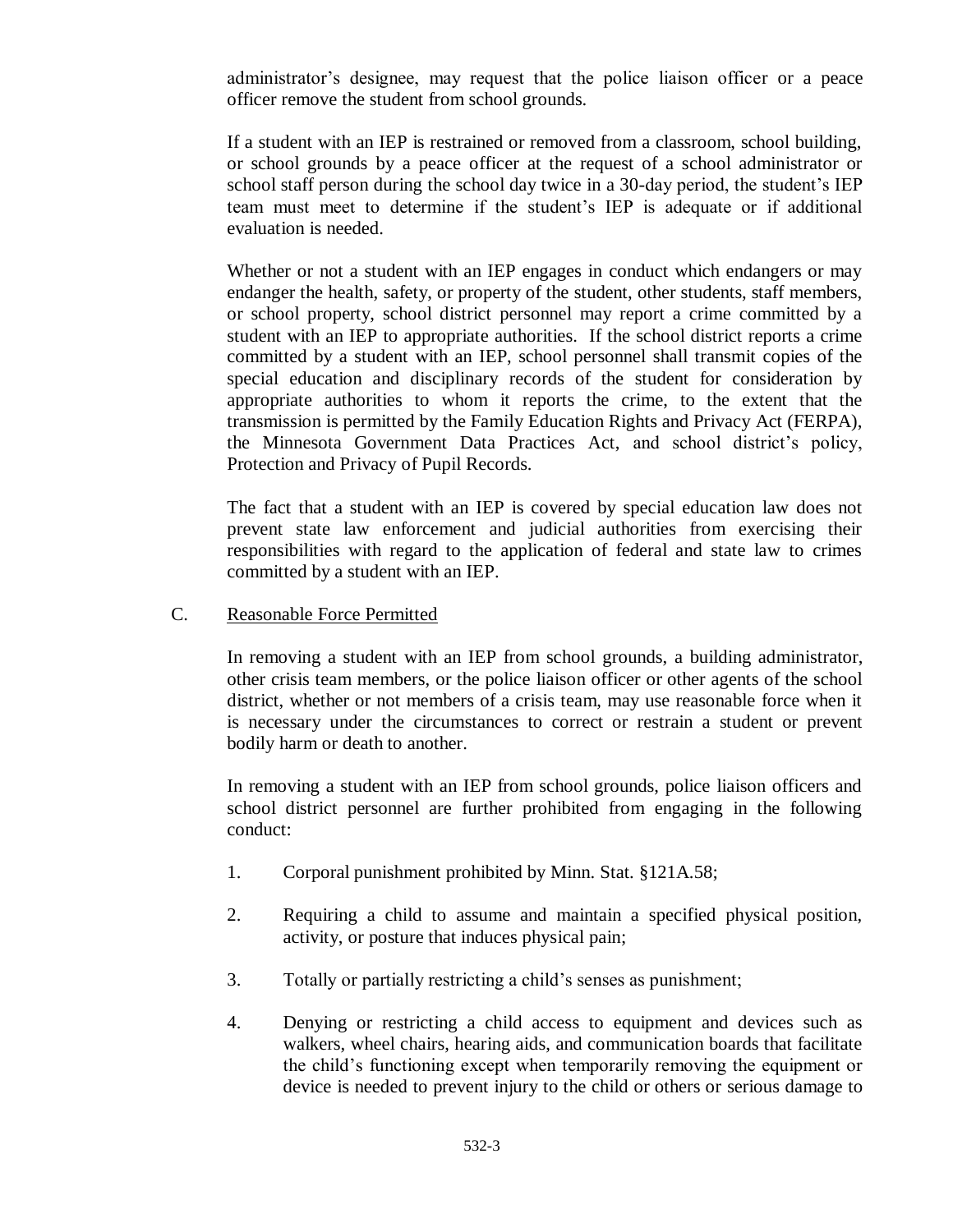the equipment or device, in which case the equipment or device shall be returned to the child as soon as possible;

- 5. Interacting with a child in a manner that constitutes sexual abuse, neglect, or physical abuse under Minn. Stat. §626.556;
- 6. Physical holding (as defined by Minn. Stat. §125A.0941) that restricts or impairs a child's ability to breathe, restricts or impairs a child's ability to communicate distress, places pressure or weight on a child's head, throat, neck, chest, lungs, sternum, diaphragm, back, or abdomen, or results in straddling a child's torso;
- 7. Withholding regularly scheduled meals or water; and/or
- 8. Denying the student access to toilet facilities.
- D. Parental Notification

The building administrator or designee shall make reasonable efforts to notify the student's parent or guardian of the student's removal from school grounds as soon as possible following the removal.

E. Continued Removals; Review of IEP

Continued and repeated use of the removal process described herein must be reviewed in the development of the individual student's IEP or IIIP.

### F. Effect of Policy in an Emergency; Use of Restrictive Procedures

A student with an IEP may be removed in accordance with this policy regardless of whether the student's conduct would create an emergency.

If the school district seeks to remove a student with an IEP from school grounds under this policy due to behaviors that constitute an emergency and the student's IEP, IIIP, or behavior intervention plan authorizes the use of one or more conditional procedures, the crisis team may employ those restrictive procedures, in addition to any reasonable force that may be necessary, to facilitate the student's removal from school grounds, as long as the crisis team members who are implementing the restrictive procedures have received the training required by Minn. Stat § 125A.0942, Subd. 5, and otherwise comply with the requirements of § 125A.0942.

### G. Reporting to the Minnesota Department of Education (MDE)

Annually, stakeholders may recommend, as necessary, to the Commissioner of MDE (Commissioner) specific and measurable implementation and outcome goals for reducing the use of restrictive procedures. The Commissioner must submit to the Legislature a report on districts' progress in reducing the use of restrictive procedures that recommends how to further reduce these procedures and eliminate the use of seclusion. By January 15, April 15, July 15, and October 15 of each year,